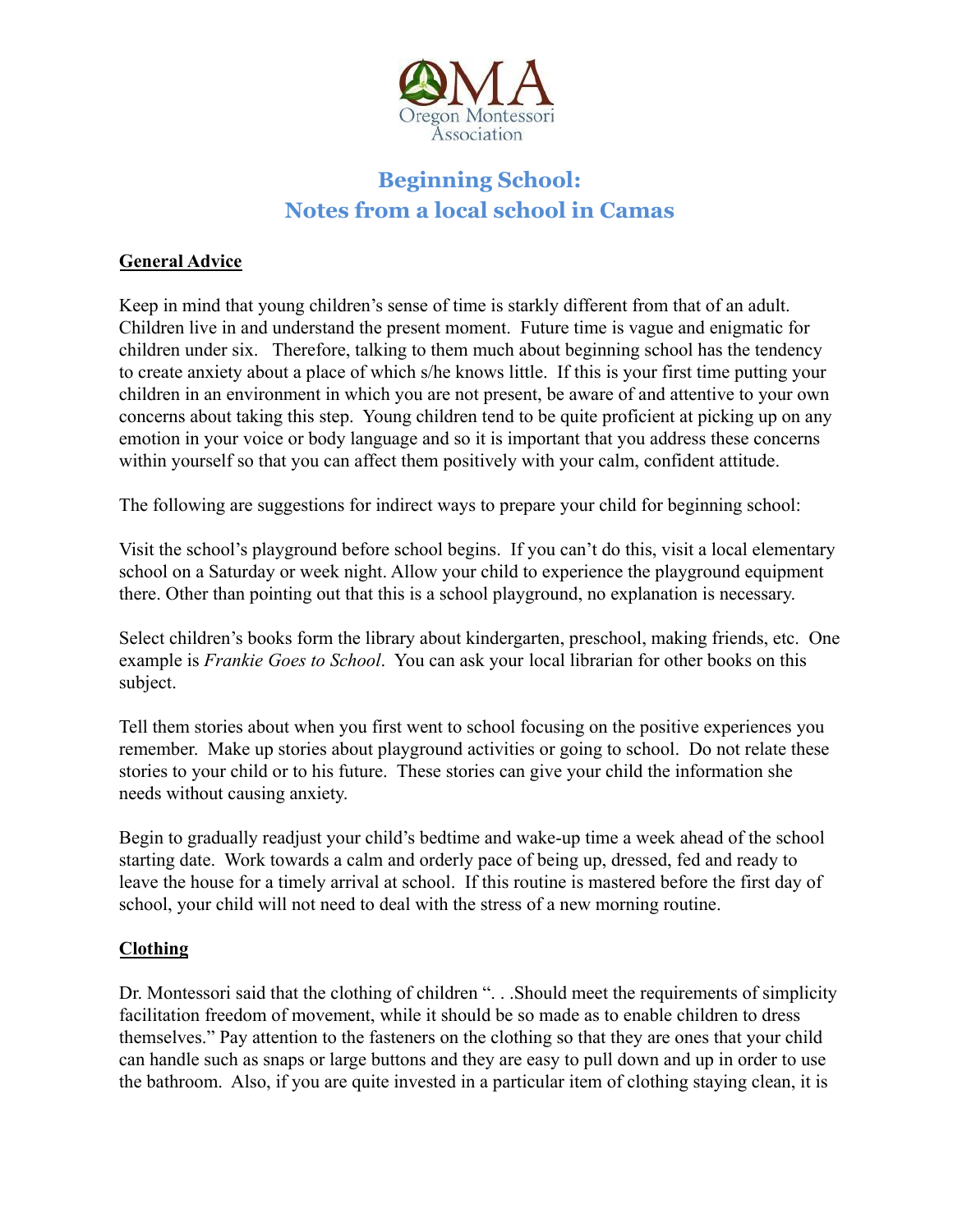

probably best to leave that clothing for another occasion and have your child wear clothing that is easily washed.

## **Transitional Items**

Transitional items are toys, pacifiers, blankets, books, clothing (we once had a child bring a potty chair!) that your child may want to take into the classroom with them when they leave you. We ask that you keep these with you as it is important that your child's hands be free to manipulate materials of interest and that their mouth be free for speaking. Also, during the week before school begins, if you start weaning your child from those items when they go on outings, leaving them behind when they enter the classroom will be that much easier. That said, if it is too traumatic for your child to part with these items on the first day, allow them to come into the classroom with them rather than engaging in a power struggle with them. Each teacher may have a special container which these items go into at the beginning of the day and from which the child can retrieve them when they are ready to go home.

### **Short Good-Byes**

Short good-byes and a positive, non-worried manner convey to the child an unspoken message that you know s/he is being left in a safe place you picked out just for them. Parents set the pace for a child's success at school. It is also helpful if you have your child walk to the classroom rather than carry them to the door. A short, cheerful good-bye from you can help your child feel there is nothing to be concerned about. If you child is hesitant or begins to cry, continue on your way. We know this can be hard, but our experience is that lingering only prolongs or aggravates the transition. Give your child a hug or kiss goodbye and then leave as quickly as you can. If after leaving the building you are experiencing anxiety about your child, you can call on the phone after 5 or 10 minutes and the teacher will let you know how your child is doing. Usually, the goodbye is the hardest and once the parent is out of sight, the child can be directed to something of interest in the classroom.

# **The First Weeks**

Beginning school is tiring for young children. They form new relationships, adjust to new surroundings and experience new procedures and lessons. Be sure your child has adequate rest and appropriate quality time spent with you.

Reluctance to go to school may sometimes manifest itself the first weeks of school. School can be a challenge for children and due to lack of experience, they have not mastered their analyzing skills. The child may experience a growth spurt physically, intellectually or socially. They may be anticipating a future event which causes some anxiety for a child under six.

If a child is having difficulty adapting within a short time, the guide will contact you. We are equally anxious for your child's adjustment and will put forth every effort towards your child's